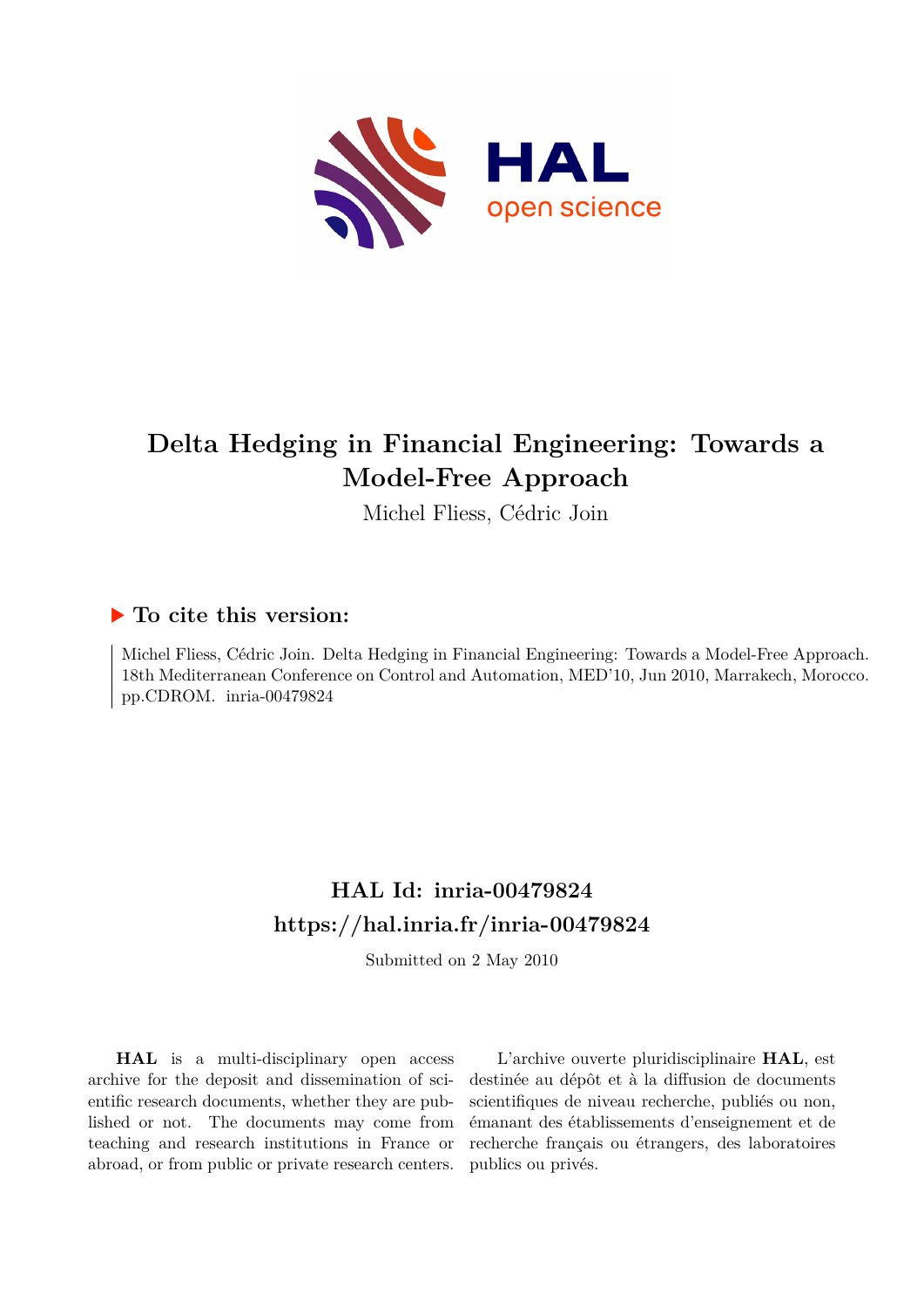## **Delta Hedging in Financial Engineering: Towards a Model-Free Approach**

Michel FLIESS, Cédric JOIN

<span id="page-1-0"></span>*Abstract*— Delta hedging, which plays a crucial rôle in **modern financial engineering, is a tracking control design for a "risk-free" management. We utilize the existence of trends in financial time series (Fliess M., Join C.:** *A mathematical proof of the existence of trends in financial time series***, Proc. Int. Conf. Systems Theory: Modelling, Analysis and Control, Fes, 2009. Online:** http://hal.inria.fr/inria-00352834/en/**) in order to propose a model-free setting for delta hedging. It avoids most of the shortcomings encountered with the now classic Black-Scholes-Merton framework. Several convincing computer simulations are presented. Some of them are dealing with abrupt changes,** *i.e.***, jumps.**

*Keywords***—Financial engineering, delta hedging, dynamic hedging, trends, quick fluctuations, abrupt changes, jumps, tracking control, model-free control.**

#### I. INTRODUCTION

*Delta hedging*, which plays an important rôle in financial engineering (see, *e.g.*, [36] and the references therein), is a tracking control design for a "risk-free" management. It is the key ingredient of the famous Black-Scholes-Merton (BSM) partial differential equation ([3], [33]), which yields option pricing formulas. Although the BSM equation is nowadays utilized and taught all over the world (see, *e.g.*, [24], [39]), the severe assumptions, which are at its bottom, brought about a number of devastating criticisms (see, *e.g.*, [7], [21], [22], [23], [31], [37], [38] and the references therein), which attack the very basis of modern financial mathematics, and therefore of delta hedging.

We introduce here a new dynamic hedging, which is influenced by recent advances in *model-free* control ([10], [12]),<sup>1</sup> and bypass the shortcomings due to the BSM viewpoint:

- In order to avoid the study of the precise probabilistic nature of the fluctuations (see the comments in [11], [13], and in [20]), we replace the various time series of prices by their *trends* [11], like we already did for redefining the classic beta coefficient [14].
- The control variable satisfies an elementary algebraic equation of degree 1, which results at once from the *dynamic replication* and which, contrarily to the BSM equation, does not need cumbersome final conditions.
- No complex calibrations of various coefficients are required.

Michel FLIESS is with INRIA-ALIEN & LIX (CNRS, UMR 7161), Ecole ´ polytechnique, 91128 Palaiseau, France.

Michel.Fliess@polytechnique.edu Cédric JOIN is with INRIA-ALIEN & CRAN (CNRS, UMR 7039), Nancy-Université, BP 239, 54506 Vandœuvre-lès-Nancy, France.

cedric.join@cran.uhp-nancy.fr

<sup>1</sup>See, *e.g.*, [26] for a most convincing application.

*Remark 1.1:* Connections between mathematical finance and various aspects of control theory has already been exploited by several authors (see, *e.g.*, [2], [34], [35] and the references therein). Those approaches are however quite far from what we are doing.

Our paper<sup>2</sup> is organized as follows. The theoretical background is explained in Section II. Section [III](#page-2-0) displays several convincing numerical simulations which

- describe the behavior of  $\Delta$  in "normal" situations,
- suggest new control strategies when abrupt changes, *i.e.*, jumps, occur, and are forecasted via techniques from [16] and [13], [14].

Some future developments are listed in Section [IV](#page-2-0).

#### II. THE FUNDAMENTAL EQUATIONS

#### *A. Trends and quick fluctuations in financial time series*

See [11], and [13], [14], for the definition and the existence of *trends* and *quick fluctuations*, which follow from the Cartier-Perrin theorem [4].<sup>3</sup> Calculations of the trends and of its derivatives are deduced from the denoising<sup>4</sup> results in [17], [32] (see also [18]), which extend the familiar *moving average* techniques in technical analysis (see, *e.g.*, [1], [28],  $[29]$ .

#### *B. Dynamic hedging*

*1) The first equation:* Let Π be the value of an elementary portfolio of one long option position  $V$  and one short position in quantity  $\Delta$  of some underlying S:

$$
\Pi = V - \Delta S \tag{1}
$$

Note that  $\Delta$  is the control variable: the underlying asset is sold or bought. The portfolio is *riskless* if its value obeys the equation

 $d\Pi = r(t)\Pi dt$ 

where  $r(t)$  is the risk-free rate interest of the equivalent amount of cash. It yields

$$
\Pi(t) = \Pi(0) \exp \int_0^t r(\tau) d\tau \tag{2}
$$

Replace Equation (1) by

$$
\Pi_{\text{trend}} = V_{\text{trend}} - \Delta S_{\text{trend}} \tag{3}
$$

<sup>2</sup>See [15] for a first draft.

 $3$ The connections between the Cartier-Perrin-theorem (see [30] for an introductory explanation) and *technical analysis* (see, *e.g.*, [1], [28], [29]) are obvious (see [11] for details).

<sup>4</sup>The Cartier-Perrin theorem permits to give a new definition of *noises* in engineering [9].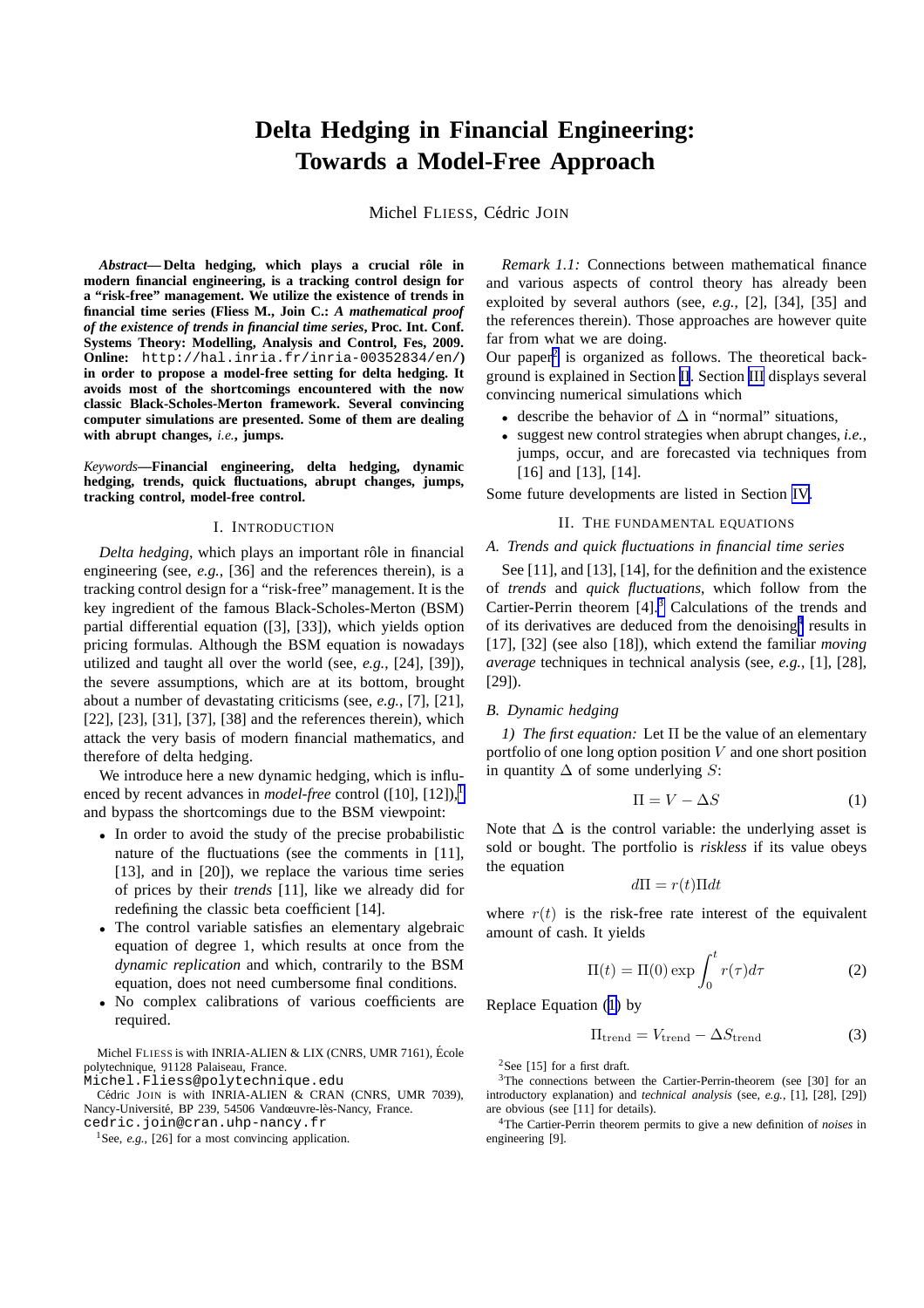<span id="page-2-0"></span>and Equation ([2\)](#page-1-0) by

$$
\Pi_{\text{trend}} = \Pi_{\text{trend}}(0) \exp \int_0^t r(\tau) d\tau \tag{4}
$$

Combining Equations ([3\)](#page-1-0) and (4) leads to the tracking control strategy

$$
\Delta = \frac{V_{\text{trend}} - \Pi_{\text{trend}}(0)e^{\int_0^t r(\tau)d\tau}}{S_{\text{trend}}}
$$
(5)

We might again call *delta hedging* this strategy, although it is of course an approximate dynamic hedging via the utilization of trends.

*2) Initialization:* In order to implement correctly Equation (5), the initial values  $\Delta(0)$  and  $\Pi_{\text{trend}}(0)$  of  $\Delta$  and  $\Pi_{\text{trend}}$ have to be known. This is achieved by equating the logarithmic derivatives at  $t = 0$  of the right handsides of Equations [\(3](#page-1-0)) and (4). It yields

$$
\Delta(0) = \frac{\dot{V}_{\text{trend}}(0) - r(0)V_{\text{trend}}(0)}{\dot{S}_{\text{trend}}(0) - r(0)S_{\text{trend}}(0)}
$$
(6)

and

$$
\Pi_{\text{trend}}(0) = V_{\text{trend}}(0) - \Delta(0)S_{\text{trend}}(0) \tag{7}
$$

*Remark 2.1:* Let us emphasize once more that the derivation of Equations (5), (6) and (7) does not necessitate any precise mathematical description of the stochastic process  $S$  and of the volatility. The numerical analysis of those equations is moreover straightforward.

*Remark 2.2:* The literature seems to contain only few other attempts to define dynamic hedging without having recourse to the BSM machinery (see, *e.g.*, [6], [19], [25] and the references therein).

*Remark 2.3:* Our dynamic hedging bears some similarity with *beta hedging* [27], which will be analyzed elsewhere.

#### *C. A variant*

When taking into account variants like the *cost of carry* for commodities options (see, *e.g.*, [39]), replace Equation [\(3](#page-1-0)) by

$$
d\Pi_{\text{trend}} = dV_{\text{trend}} - \Delta dS_{\text{trend}} + q\Delta S_{\text{trend}} dt
$$

where  $qSdt$  is the amount required during a short time interval dt to finance the holding. Combining the above equation with

$$
d\Pi_{\text{trend}} = r \Pi_{\text{trend}}(0) \left( \exp \int_0^t r(\tau) d\tau \right) dt
$$

yields

$$
\Delta = \frac{\dot{V}_{\text{trend}} - r \Pi_{\text{trend}}(0) \left(\exp \int_0^t r(\tau) d\tau\right)}{\dot{S}_{\text{trend}} - q S_{\text{trend}}}
$$

The derivation of the initial conditions  $\Delta(0)$  and  $\Pi_{\text{trend}}(0)$ remains unaltered.

#### III. NUMERICAL SIMULATIONS

#### *A. Two examples of delta hedging*

Take two derivative prices: one put (CFU9PY3500) and one call (CFU9CY3500). The underlying asset is the CAC 40. Figures [1-](#page-3-0)(a), [1-](#page-3-0)(b) and [1](#page-3-0)-(c) display the daily closing data. We focus on the 223 days before September  $18^{th}$ , 2009. Figures [2-](#page-4-0)(a) and [2-](#page-4-0)(b) (resp. [3-](#page-5-0)(a) and [3-](#page-5-0)(b)) present the stock prices and the derivative prices during this period, as well as their corresponding trends. Figure [3](#page-5-0)-(c) shows the daily evolution of the risk-free interest rate, which yields the tracking objective. The control variable  $\Delta$  is plotted in Figure [3-](#page-5-0)(d).

#### *B. Abrupt changes*

*1) Forecasts:* We assume that an abrupt change, *i.e.*, a jump, is preceded by "unusual" fluctuations around the trend, and further develop techniques from [16], and from [13], [14]. In Figure [4-](#page-6-0)(a), which displays forecasts of abrupt changes, the symbols  $\sigma$  indicate if the jump is upward or downward.

*2) Dynamic hedging:* Taking advantage of the above forecasts allows to avoid the risk-free tracking strategy (5), which would imply too strong variations of  $\Delta$  and cause some type of market illiquidity. The Figures [4](#page-6-0)-(b,c,d) show some preliminary attempts, where other less "violent" openloop tracking controls have been selected.

*Remark 3.1:* Numerous types of dynamic hedging have been suggested in the literature in the presence of jumps (see, *e.g.*, [5], [33], [39] and the references therein). Remember moreover the well known lack of robustness of the BSM setting with jumps [8].

#### IV. CONCLUSION

Lack of space prevented us from

- examining more involved options, futures, and other derivatives, than in Section II-C,
- thorough numerical and experimental comparisons with the BSM delta hedging.

Subsequent works will do that, and also revisit along the same lines other notions which are related to variances and covariances. We will

- not try to replace the Gaussian assumptions by more "complex" probabilistic laws,
- further tackle uncertainty by going deeper into the Cartier-Perrin theorem [4], *i.e.*, via a renewed approach of time series.

This is an extreme departure from most today's criticisms of mathematical finance.

Acknowledgement. The authors would like to thank Frédéric HATT (*Mereor Investment Management and Adivisory, SAS*) for stimulating discussions.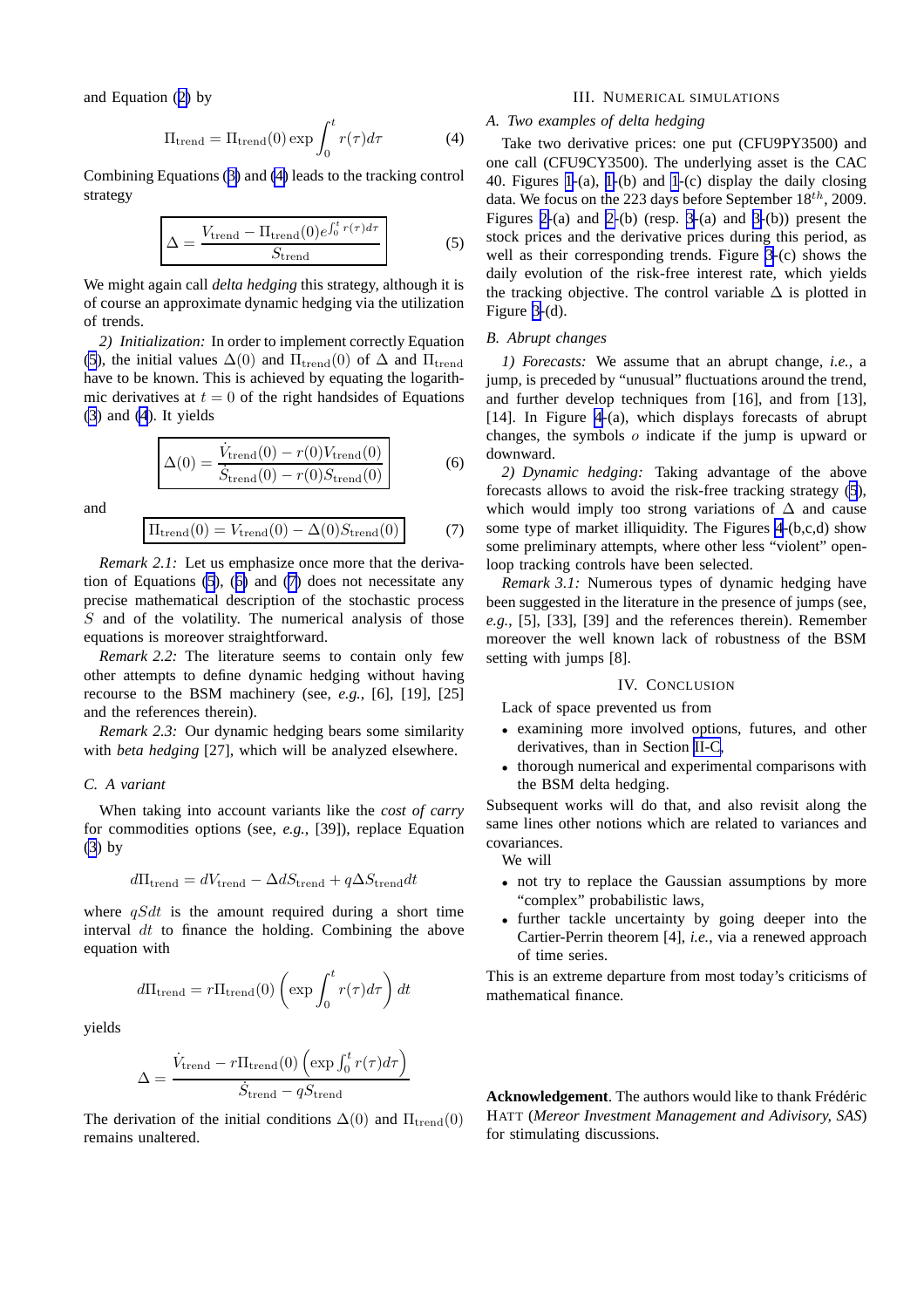<span id="page-3-0"></span>

*(a)* Underlying asset: daily values of the CAC from 28 April 2000 until 18 September 2009



*(b)* Option: CFU9PY3500 daily prices from 9 May 2009 until 18 September *(c)* Option: CFU9CY3500 daily prices from 9 May 2009 until 18 September 2009 2009

Fig. 1: Daily data

#### **REFERENCES**

- [1] BÉCHU T., BERTRAND E., NEBENZAHL J., *L'analyse technique* (6<sup>e</sup> ´ed.), Economica, 2008.
- [2] BERNHARD P., EL FAROUQ N., THIERY S., Robust control approach to option pricing: a representation theorem and fast algorithm, *SIAM J. Control Optimiz.*, **46**, 2280–2302, 2007.
- [3] BLACK F., SCHOLES M., The pricing of options and corporate liabilities, *J. Political Economy*, **3**, 637–654, 1973.
- [4] CARTIER P., PERRIN Y., *Integration over finite sets*, in *Nonstandard Analysis in Practice*, F. & M. Diener (Eds), Springer, 1995, pp. 195- 204.
- [5] CONT R., TANKOV P., *Financial Modelling with Jump Processes*, Chapman & Hall/CRC, 2004.
- [6] DACOROGNA M.M., GENÇAY R., MÜLLER U., OLSEN R.B., PICTET O.V, *An Introduction to High Frequency Finance*. Academic Press, 2001.
- [7] DERMAN, E., TALEB N., The illusion of dynamic delta replication, *Quantitative Finance*, **5**, 323–326, 2005.
- [8] EL KAROUI N., JEANBLANC-PICQUÉ M., SHREVE S., Robustness of the Black and Scholes formula, *Math. Finance*, **8**, 93–126, 1998.
- [9] FLIESS M., Analyse non standard du bruit, *C.R. Acad. Sci. Paris Ser. I*, **342**, 797–802, 2006.
- [10] FLIESS M., JOIN C., Commande sans modèle et commande à modèle restreint, *e-STA*, **5** (n<sup>○</sup> 4), 1–23, 2008, (available at http://hal.inria.fr/inria-00288107/en/).
- [11] FLIESS M., JOIN C., *A mathematical proof of the existence of trends in financial time series*, in *Systems Theory: Modeling, Analysis and Control*, A. El Jai, L. Afifi, E. Zerrik (Eds), Presses Universitaires de Perpignan, 2009, pp. 43–62 (available at http://hal.inria.fr/inria-00352834/en/).
- [12] FLIESS M., JOIN C., Model-free control and intelligent PID controllers: towards a possible trivialization of nonlinear control?, 15th *IFAC Symp. System Identif.*, Saint-Malo, 2009 (available at http://hal.inria.fr/inria-00372325/en/).
- [13] FLIESS M., JOIN C., *Towards new technical indicators for trading systems and risk management*,  $15^{th}$  IFAC Symp. System Identif., Saint-Malo, 2009 (available at Symp. System Identif., Saint-Malo, 2009 (available at http://hal.inria.fr/inria-00370168/en/).
- [14] FLIESS M., JOIN C., Systematic risk analysis: first steps towards a new definition of beta, *COGIS*, Paris, 2009 (available at http://hal.inria.fr/inria-00425077/en/).
- [15] FLIESS M., JOIN C., A model-free approach to delta hedging, *Technical Report*, 2010 (available at http://hal.inria.fr/inria-00457222/en/).
- [16] FLIESS M., JOIN C., MBOUP M., Algebraic change-point detection, *Applicable Algebra Engin. Communic. Comput.*, **21**, 131–143, 2010.
- [17] FLIESS M., JOIN C., SIRA-RAMÍREZ H., Non-linear estimation is easy, *Int. J. Model. Identif. Control*, **4**, 12–27, 2008 (available at http://hal.inria.fr/inria-00158855/en/).
- [18] GARCÍA COLLADO F.A., D'ANDRÉA-NOVEL B., FLIESS M., MOUNIER H., Analyse fréquentielle des dérivateurs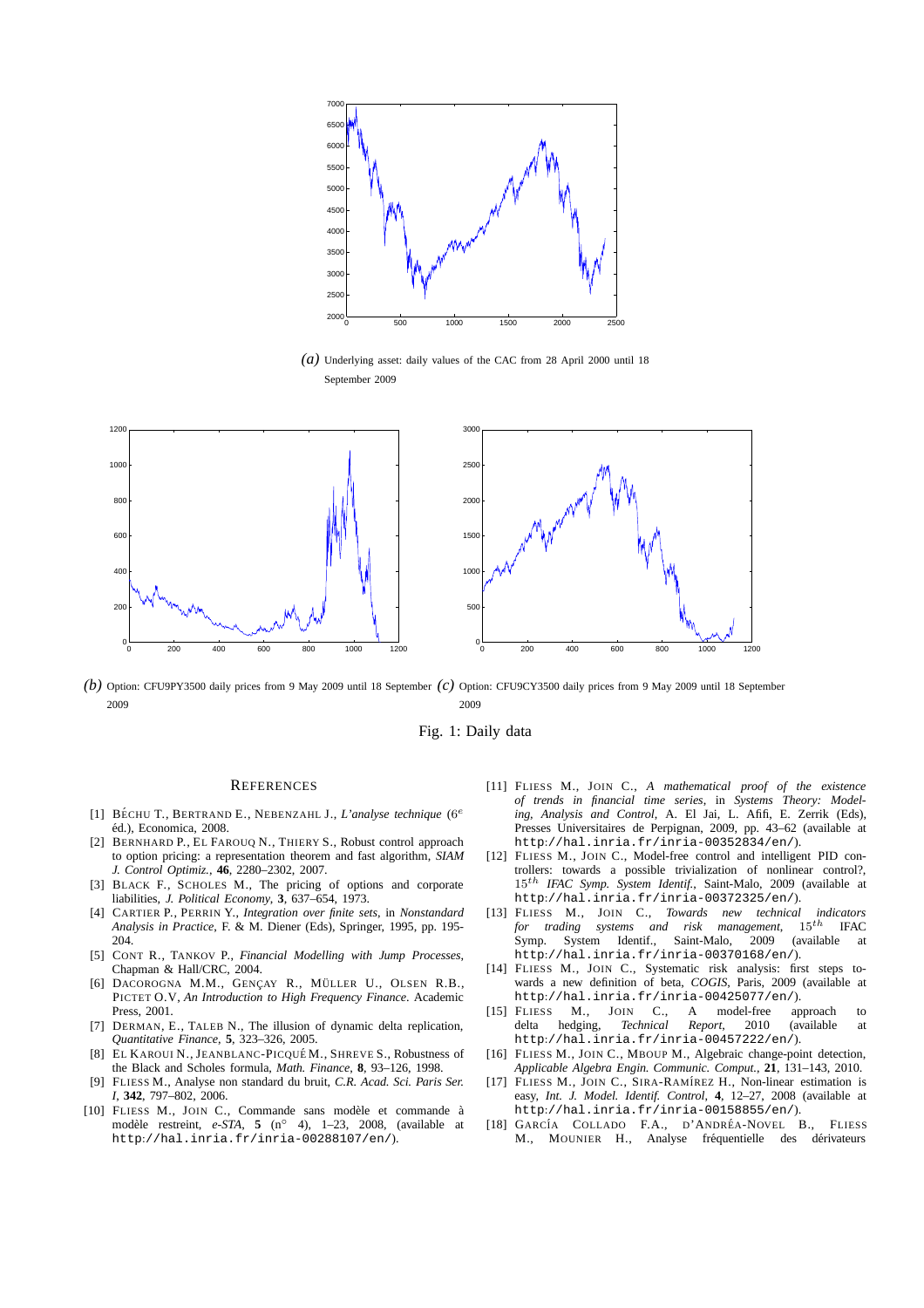<span id="page-4-0"></span>

*(a)* Underlying asset: daily values during the last 223 days, and trend (- -)



*(b)* Option: daily values during the last 223 days, and trend  $(-)$ 



Fig. 2: Example 1: CFU9PY3500

alg´ebriques, *XXII*<sup>e</sup> *Coll. GRETSI*, Dijon, 2009 (available at http://hal.inria.fr/inria-00394972/en/).

- [19] GENÇAY R., QI M., Pricing and hedging derivative securities with neural networks: bayesian regularization, early stopping, and bagging, *IEEE Trans. Neural Networks*, **12**, 726–734, 2001.
- [20] GOLDSTEIN D.G., TALEB N.N., We don't quite know what we are talking about when we talk about volatility, *J. Portfolio Management*, **33**, 84–86, 2007.
- [21] HAUG E.G., *Derivatives: Models on Models*, Wiley, 2007.
- [22] HAUG E.G., TALEB N.N., Why we have never used the Black-Scholes-Merton option pricing formula, Working paper ( $5^{th}$  version), 2009 (available at http://ssrn.com/abstract=1012075).
- [23] HERLIN PH., *Fianance : le nouveau paradigme*, Eyrolles, 2010.
- [24] HULL J.C., *Options, Futures, and Other Derivatives* (7<sup>th</sup> ed.), Prentice Hall, 2007.
- [25] HUTCHINSON J.M., LO A.W., POGGIO T., A nonparametric approach to pricing and hedging derivative securities via learning networks, *J. Finance*, **59**, 851–889, 1994.
- [26] JOIN C., ROBERT G., FLIESS M., Vers une commande sans modèle pour aménagements hydroélectriques en cascade, *Conf. Internat. Francoph. Automat.*, Nancy, 2010 (available at http://hal.inria.fr/inria-00460912/en/).
- [27] JORION P., *Financial Risk Manager Handbook* (5th ed.), Wiley, 2009. [28] KABBAJ T., *L'art du trading*, Eyrolles, 2008.
- [29] KIRKPATRICK C.D., DAHLQUIST J.R., *Technical Analysis: The Complete Resource for Financial Market Technicians* (2nd ed.), FT Press, 2010.
- [30] LOBRY C., SARI T., Nonstandard analysis and representation of reality, *Int. J. Control*, **81**, 517–534, 2008.
- [31] MANDELBROT N., HUDSON R.L., *The (Mis)Behavior of Markets: A Fractal View of Risk, Ruin, and Reward*, Basic Books, 2004.
- [32] MBOUP M., JOIN C., FLIESS M., Numerical differentiation with annihilators in noisy environment, *Numer. Algor.*, **50**, 439–467, 2009.
- [33] MERTON R., *Continuous-Time Finance* (rev. ed.), Blackwell, 1992.
- [34] PHAM H., *Continuous-time Stochastic Control and Optimization with Financial Applications*, Springer, 2009.
- [35] PRIMBS J.A., Dynamic hedging of basket options under proportional transaction costs using receding horizon control, *Int. J. Control*, **82**, 1841–1855, 2009.
- [36] TALEB N., *Dynamic Hedging: Managing Vanilla and Exotic Options*, Wiley, 1997.
- [37] TALEB N.N., *The Black Swan*, Random House, 2007.
- [38] WALTER C., DE PRACONTAL M., *Virus B Crise financière et math´ematique*, Seuil, 2009.
- [39] WILMOTT P., *Derivatives: The Theory and Practice of Financial Enginneering*, Wiley, 1998.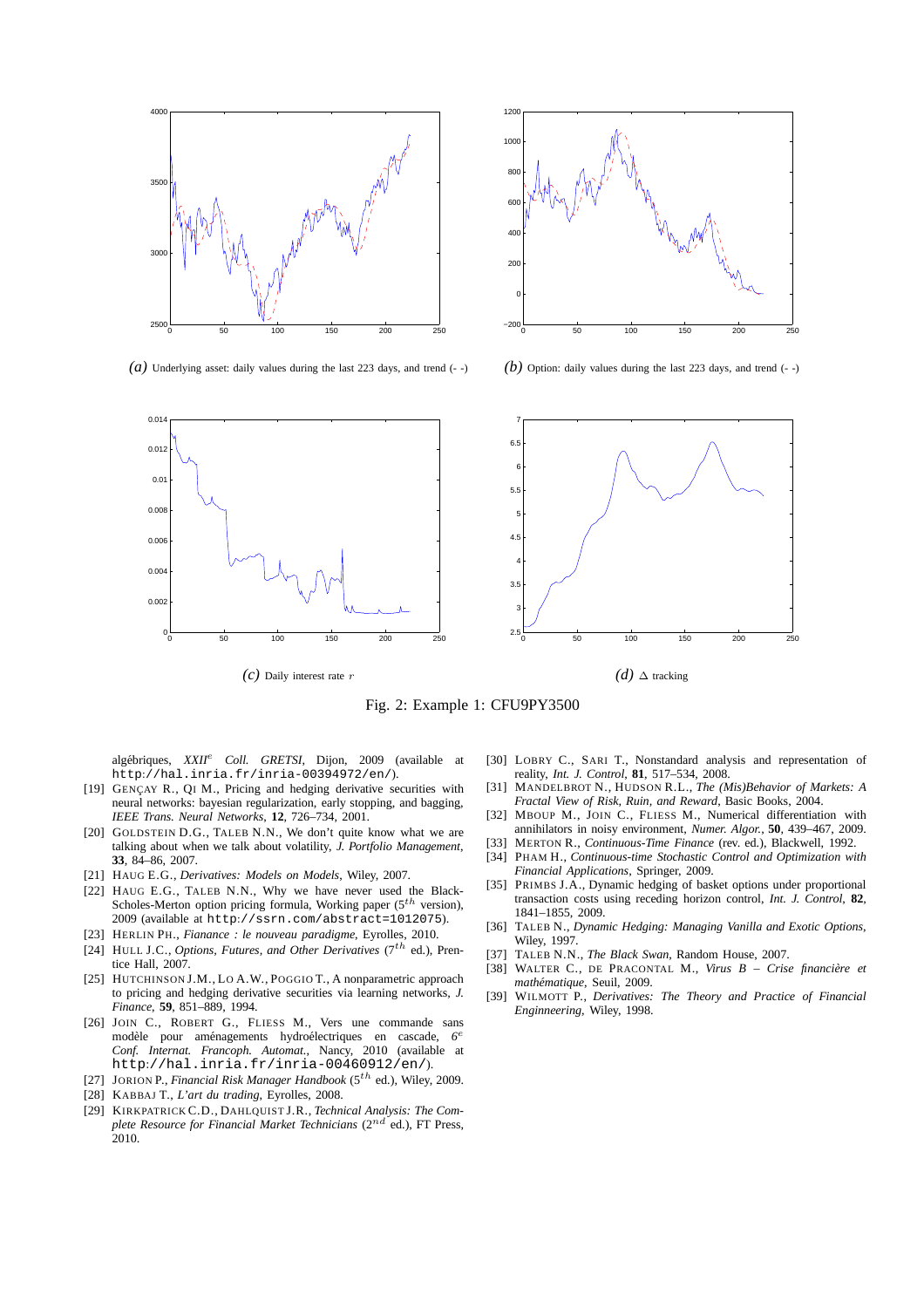<span id="page-5-0"></span>



*(a)* Underlying asset: values during the last 223 days, and trend (- -)

*(b)* Option: values during the last 223 days, and trend (- -) (- -)



Fig. 3: Example 2: CFU9CY3500